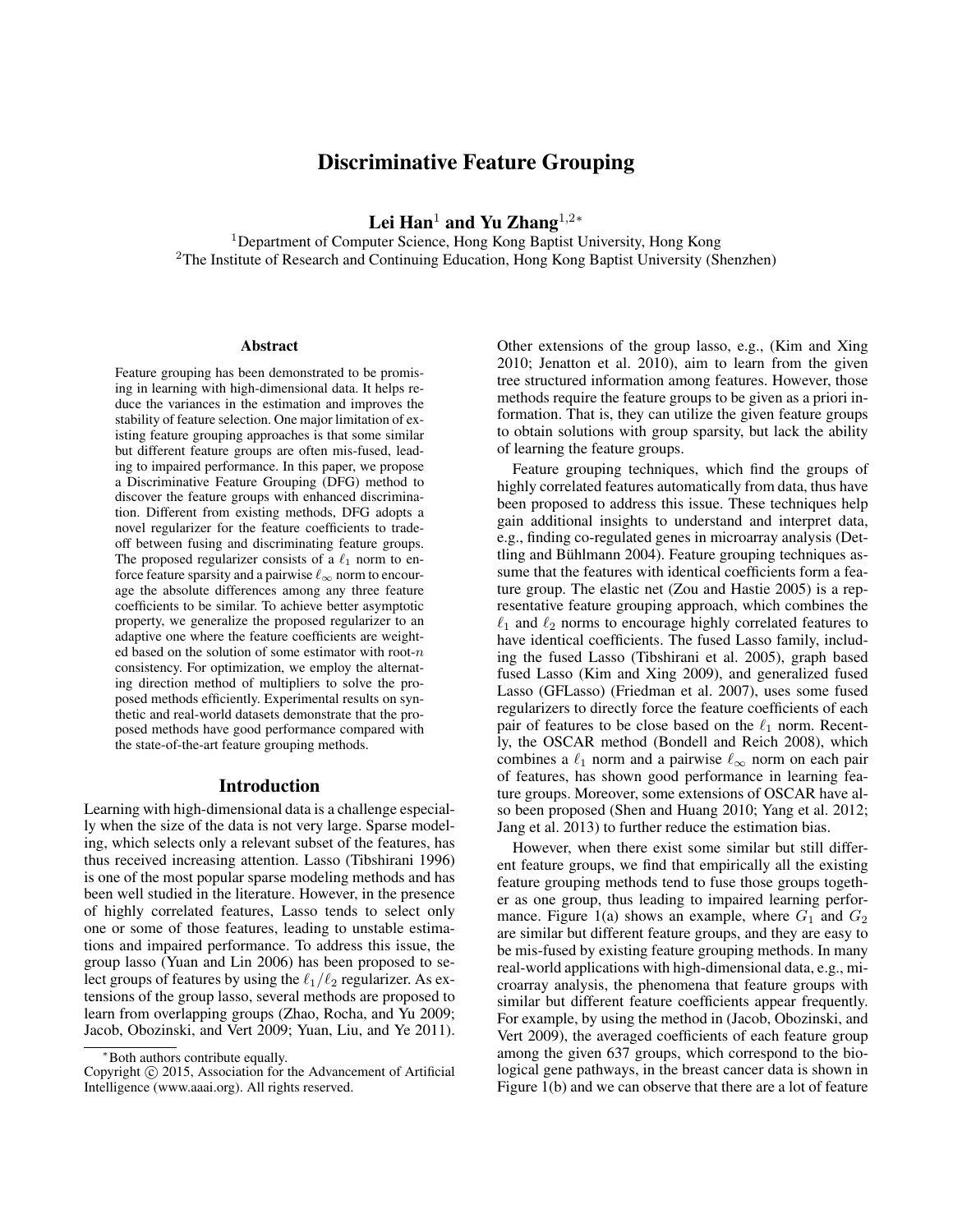

Figure 1: (a) The misfusion problem; (b) A study of the averaged feature coefficients of the groups in microarray data.

groups with similar but different (averaged) feature coefficients. This problem is also found in some other real-world applications.

In order to solve the aforementioned problem in existing feature grouping methods, we propose a Discriminative Feature Grouping (DFG) method to not only discover feature groups but also discriminate similar feature groups. The DFG method proposes a novel regularizer on the feature coefficients to trade-off between fusing and discriminating feature groups. The proposed regularizer consists of a  $\ell_1$  norm to enforce feature sparsity and a pairwise  $\ell_{\infty}$  norm to encourage  $|\beta_i - \beta_j|$  and  $|\beta_i - \beta_k|$  to be identical for any three feature coefficients  $\beta_i$ ,  $\beta_j$  and  $\beta_k$ . As analyzed, the pairwise  $\ell_{\infty}$  regularizer is capable of both grouping features and discriminating similar feature groups. Moreover, to achieve better asymptotic property, we propose an adaptive version of DFG, the ADFG method, in which the feature coefficients are weighted based on the solution of some estimator with root- $n$  consistency. For optimization, we employ the alternating direction method of multipliers (ADMM) (Boyd et al. 2011) to solve the proposed methods efficiently. For analysis, we study the asymptotic properties of the DFG and AD-FG models, where the feature groups obtained by the ADFG method can recover the ground truth with high probability. Experimental results conducted on synthetic and real-world datasets demonstrate that the proposed methods are competitive compared with existing feature grouping techniques.

**Notations:** Let  $X \in \mathbb{R}^{n \times d}$  be the predictor matrix or the data matrix and  $y \in \mathbb{R}^n$  be the responses or labels, where  $n$  is the number of samples and  $d$  is the number of features. For any vector **x**,  $\|\mathbf{x}\|_p$  denotes its  $\ell_p$ -norm.  $|\mathcal{A}|$  denotes the cardinality of a set A.

### Background

In this section, we briefly overview some existing feature grouping techniques.

As a representative of the fused Lasso family, the GFLasso method solves the following optimization problem:

$$
\min_{\boldsymbol{\beta}} L(\boldsymbol{\beta}) + \lambda_1 \|\boldsymbol{\beta}\|_1 + \lambda_2 \sum_{i < j}^d |\beta_i - \beta_j|,\tag{1}
$$

where  $L(\cdot)$  denotes the loss function and  $\lambda_1$  and  $\lambda_2$  are regularization parameters. We use the square loss  $L(\beta)$  =  $\frac{1}{2} \|\mathbf{y} - \mathbf{X}\boldsymbol{\beta}\|^2_2$  in this paper. In problem (1), the  $\ell_1$  norm encourages the sparsity in  $\beta$  and the fusion term (i.e., the last term) enforces any two coefficients  $\beta_i$  and  $\beta_j$  to be identical, which is a way to discover feature groups.

The OSCAR method proposes a pairwise  $\ell_{\infty}$  regularizer and solves the following optimization problem:

$$
\min_{\boldsymbol{\beta}} L(\boldsymbol{\beta}) + \lambda_1 \|\boldsymbol{\beta}\|_1 + \lambda_2 \sum_{i < j}^d \max\left\{|\beta_i|, |\beta_j|\right\}.\tag{2}
$$

The pairwise  $\ell_{\infty}$  regularizer encourages the absolute values of every two coefficients  $|\beta_i|$  and  $|\beta_j|$  to be identical. Based on OSCAR, some non-convex extensions, e.g., the ncFGS and ncTFGS methods (Yang et al. 2012), are proposed to further reduce the estimation bias. The objective functions of the ncFGS and ncTFGS methods are formulated as

$$
\min_{\boldsymbol{\beta}} L(\boldsymbol{\beta}) + \lambda_1 \|\boldsymbol{\beta}\|_1 + \lambda_2 \sum_{i < j}^d \left| |\beta_i| - |\beta_j| \right|,\tag{3}
$$

$$
\min_{\boldsymbol{\beta}} L(\boldsymbol{\beta}) + \lambda_1 \sum_{i}^{d} J_{\tau}(|\beta_i|) + \lambda_2 \sum_{i < j}^{d} J_{\tau}(||\beta_i| - |\beta_j||), \quad (4)
$$

where  $J_{\tau}(x) = \min(\frac{x}{\tau}, 1)$  and  $\tau$  is a threshold. When  $\tau \to \infty$ , problem (4) reduces to problem (3). The third terms in both problems encourage any pair of coefficients to be similar. Note that when  $\lambda_1 \geq \frac{d-1}{2} \lambda_2$ , problem (3) reduces to problem (2) since  $\max(|x|, |y|) = \frac{1}{2}(|x| + |y| + ||x| - |y||)$ .

# Discriminative Feature Grouping

In this section, we introduce the DFG method and its adaptive extension, the ADFG method. Moreover, we also discuss how to incorporate some additional information into our proposed methods.

# DFG Method

Problems defined in Eqs. (1-4) impose a fusion-like regularizer for any two feature coefficients  $\beta_i$  and  $\beta_j$ , where features with identical coefficients are assumed to be from the same feature group. One major limitation of those existing feature grouping methods is that some similar but different feature groups are easy to be mis-fused. To address the issue, the DFG method is proposed with the objective function formulated as

$$
\min_{\boldsymbol{\beta}} L(\boldsymbol{\beta}) + \lambda_1 \|\boldsymbol{\beta}\|_1 + \lambda_2 \sum_{i=1}^d \sum_{\substack{j < k \\ j, k \neq i}}^d \max\{|\beta_i - \beta_j|, |\beta_i - \beta_k|\},\tag{5}
$$

where  $\lambda_1$  and  $\lambda_2$  are positive regularization parameters. We denote the third term in problem (5) as  $\Omega_{GD}(\beta)$ . The  $\ell_1$ regularizer (i.e., the second term in problem (5)) encourages feature sparsity and the pairwise  $\ell_{\infty}$  regularizer in  $\Omega_{GD}(\cdot)$  encourages  $|\beta_i - \beta_j|$  and  $|\beta_i - \beta_k|$  to be identical for any triple of feature indices  $(i, j, k)$ . Note that  $\max\{|\beta_i - \beta_j|, |\beta_i - \beta_k|\}$  can be reformulated as

$$
\max\{|\beta_i - \beta_j|, |\beta_i - \beta_k|\} = \frac{1}{2}|\beta_j - \beta_k| + |\beta_i - \frac{\beta_j + \beta_k}{2}|.
$$
 (6)

Then we can see two effects of  $\Omega_{GD}(\beta)$ : (1) the first term in the right-hand side of Eq. (6) is the fusion regularizer to enforce  $\beta_i$  and  $\beta_k$  to be grouped similar to the fused Lasso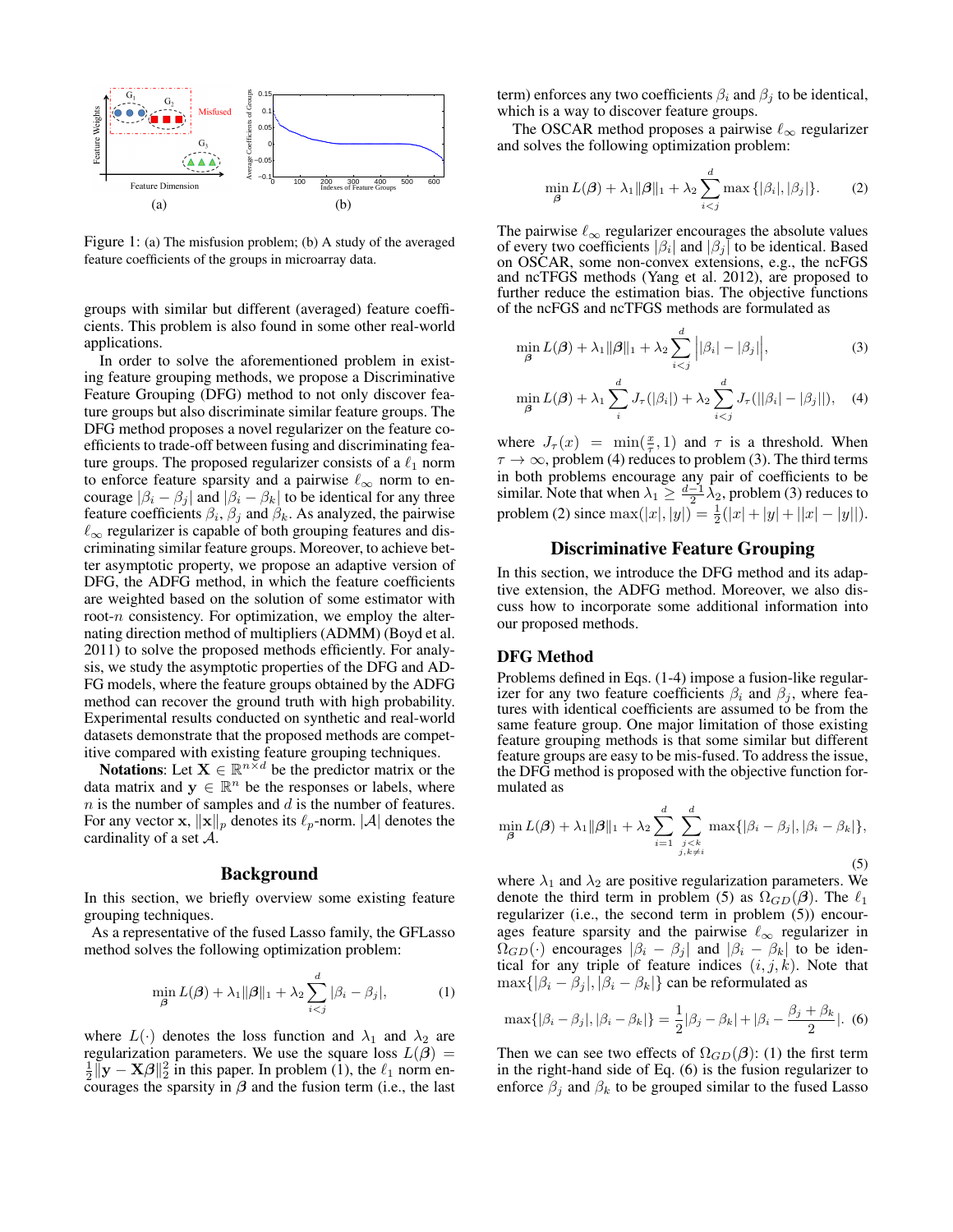family (regardless of  $\beta_i$ ), which reflects the grouping property; (2) the second term encourages  $\beta_i$  to approach the average of  $\beta_j$  and  $\beta_k$ , making  $\beta_i$ ,  $\beta_j$  and  $\beta_k$  stay discriminative unless all the three coefficients become identical, which is the discriminating effect. Therefore, the regularizer  $\Omega_{GD}(\beta)$ not only groups the features in a similar way to the fused Lasso but also discriminates the similar groups.

# ADFG Method

The first and second terms at the right-hand side of Eq. (6) are denoted by  $\Omega_G(\cdot)$  and  $\Omega_D(\cdot)$  respectively.  $\Omega_D(\cdot)$  encourages one feature coefficient to approach the average of another two feature coefficients, which seems too restrictive to model the relations between different feature groups. To capture more flexible relations between groups, we propose an adaptive version of the DFG method, the ADFG method, with a new regularizer corresponding to  $\Omega_{GD}(\beta)$  defined as

$$
\Omega_{GD}^{Ad}(\boldsymbol{\beta}) = \Omega_G^{Ad}(\boldsymbol{\beta}) + \Omega_D^{Ad}(\boldsymbol{\beta}),\tag{7}
$$

where the adaptive grouping regularizer  $\Omega_G^{Ad}(\cdot)$  and the adaptive discriminating one  $\Omega_D^{Ad}(\cdot)$  are defined as

$$
\Omega_G^{Ad}(\beta) = \lambda_2 \sum_{j < k}^d w_{jk} |\beta_j - \beta_k|,
$$
\n
$$
\Omega_D^{Ad}(\beta) = \lambda_3 \sum_{i=1}^d \sum_{\substack{j < k \\ j, k \neq i}}^d w_{ijk} |\beta_i - \alpha_{ijk}\beta_j - (1 - \alpha_{ijk})\beta_k|,
$$

where  $w_{ij}$  is a weight based on an initial estimator  $\beta$ , i.e.,  $w_{ij} = |\hat{\beta}_i - \hat{\beta}_j|^{-\gamma}$ , with  $\gamma$  as a positive constant,  $w_{ijk} =$  $w_{ij} + w_{ik}$ , and  $\alpha_{ijk} = \frac{w_{ij}}{w_{ij}}$  $\frac{w_{ij}}{w_{ijk}}$ . To achieve good theoretic property as we will see later,  $\beta$  is supposed to be the solution of some estimator with root- $n$  consistency, e.g., the ordinary least square estimator which is adopted in our implementation. The larger  $\gamma$ , the more trust the initial estimator  $\beta$ gains. The ADFG method can be viewed as a generalization of the DFG method since when  $\gamma = 0$  and  $\lambda_2 = (d - 2)\lambda_3$ , the ADFG method reduces to the DFG method. Moreover, to make the ADFG method flexible, we use different regularization parameters  $\lambda_2$  and  $\lambda_3$  to weight the grouping and discriminating parts separately. To keep accordance with  $\Omega_{GD}^{Ad}$ , we also adopt the adaptive version for the  $\ell_1$  norm, which is denoted by  $\Omega_{\ell_1}^{Ad}(\beta) = \lambda_1 \sum_{i=1}^d w_i |\beta_i|$  with  $w_i = |\widehat{\beta}_i|^{-\gamma}$ , in Eq.  $(5)$  as in  $(Zou 2006)$ .

In order to better understand the regularizer  $\Omega_{GD}^{Ad}(\beta)$ , we see that for the discriminating part  $\Omega_D^{Ad}(\cdot)$ , if  $\left|\beta_i - \alpha_{ijk}\beta_j - \alpha_{ijk}\beta_j\right|$  $(1-\alpha_{ijk})\beta_k| = 0$ , and  $\beta_j$  and  $\beta_k$  are close but still different,  $\beta_i$  is different from  $\beta_j$  and  $\beta_k$  since  $\alpha_{ijk} \in (0,1)$ . For the grouping part  $\Omega_G^{Ad}(\cdot)$ , it is similar to the adaptive generalized fused lasso regularizer introduced in (Viallon et al. 2013).

**Remark 1**  $\Omega_D^{Ad}(\cdot)$  *can also be viewed as a regularizer to capture the feature relations by encouraging a linear relationship among any* β<sup>i</sup> *,* β<sup>j</sup> *, and* β<sup>k</sup> *based on the trust of an initial estimator. Recall that*  $\Omega_G^{Ad}(\cdot)$  generates feature groups. Therefore,  $\Omega_{GD}^{Ad}(\cdot)$  can leverage between fea*ture grouping and maintaining the feature relations.*

Remark 2 *Figure 2 provides illustrations for different regularizers in a ball*  $\mathcal{R}(\beta) \leq 10$  *for different methods, where* R(·) *is the corresponding regularizer. Since the regularizers in the ncFGS and ncTFGS are similar to that of the OSCAR, they are omitted. In Figures 2(e)-2(h), similar to (Bondell and Reich 2008), the optimal solutions are more likely to hit the sharp points, where sparse solutions appear at the black tiny-dashed circles, feature fusions occur at the blue dashed circles, and features keep discriminative at the red solid circles. We then observe that only the DFG and ADFG methods have both the grouping and discriminating effects.*



Figure 2: Pictorial representations of the regularizers in the ball  $\mathcal{R}(\boldsymbol{\beta}) \leq 10$  with  $\boldsymbol{\beta} = [\beta_1, \beta_2, \beta_3]^T \in \mathbb{R}^3$ : (a) GFLasso ( $\lambda_1 = 1$ ,  $\lambda_2 = 0.4$ ); (b) OSCAR ( $\lambda_1 = 1$ ,  $\lambda_2 = 0.4$ ); (c) DFG ( $\lambda_1 = 1$ ,  $\lambda_2 = 0.4$ ); (d) ADFG ( $\lambda_1 = 1$ ,  $\lambda_2 = 0.1$ ,  $\lambda_3 = 0.2$ ); (e)-(h) the corresponding projections onto the  $\beta_1$ - $\beta_2$  plane.

Remark 3 *In addition, the solution paths for different regularizers in the orthogonal case can reveal the properties of the proposed regularizers from another perspective.*

#### Incorporating Graph Information

Similar to (Yang et al. 2012), some a priori information can be easily incorporated into the proposed DFG and ADFG methods. For example, when the feature correlations are encoded in a given graph, the  $\Omega_{GD}$  regularizer in DFG can be adapted to

$$
\Omega_{GD}(\boldsymbol{\beta}) = \lambda_2 \sum_{\substack{(i,j) \in E \\ (i,k) \in E}} \max\{ |\beta_i - \beta_j|, |\beta_i - \beta_k| \}, \quad (8)
$$

where a graph  $G = (V, E)$  encodes the correlations between pairs of features into the set of edges E. Similar formulations can be derived for  $\Omega_{GD}^{Ad}$  and are omitted here.

### Optimization Procedure

It is easy to show that the objective functions of both the DFG and ADFG methods are convex. We propose to solve the ADFG method using the ADMM, and the same optimization procedure is applicable to the DFG method since the DFG method is a special case of the ADFG method. Note that  $\Omega_{\ell_1}^{Ad}(\beta)$ ,  $\Omega_G^{Ad}(\beta)$  and  $\Omega_D^{Ad}(\beta)$  can be reformulated as  $\Omega_{\ell_1}^{Ad}(\beta) = ||\mathcal{T}_1\beta||_1$ ,  $\Omega_G^{Ad}(\beta) = ||\mathcal{T}_2\beta||_1$  and  $\Omega^{Ad}_D(\boldsymbol{\beta})=\|\mathcal{T}_3\boldsymbol{\beta}\|_1,$  where  $\mathcal{T}_1\in\mathbb{R}^{d\times d},$   $\mathcal{T}_2\in\mathbb{R}^{\frac{d(d-1)}{2}\times d}$  and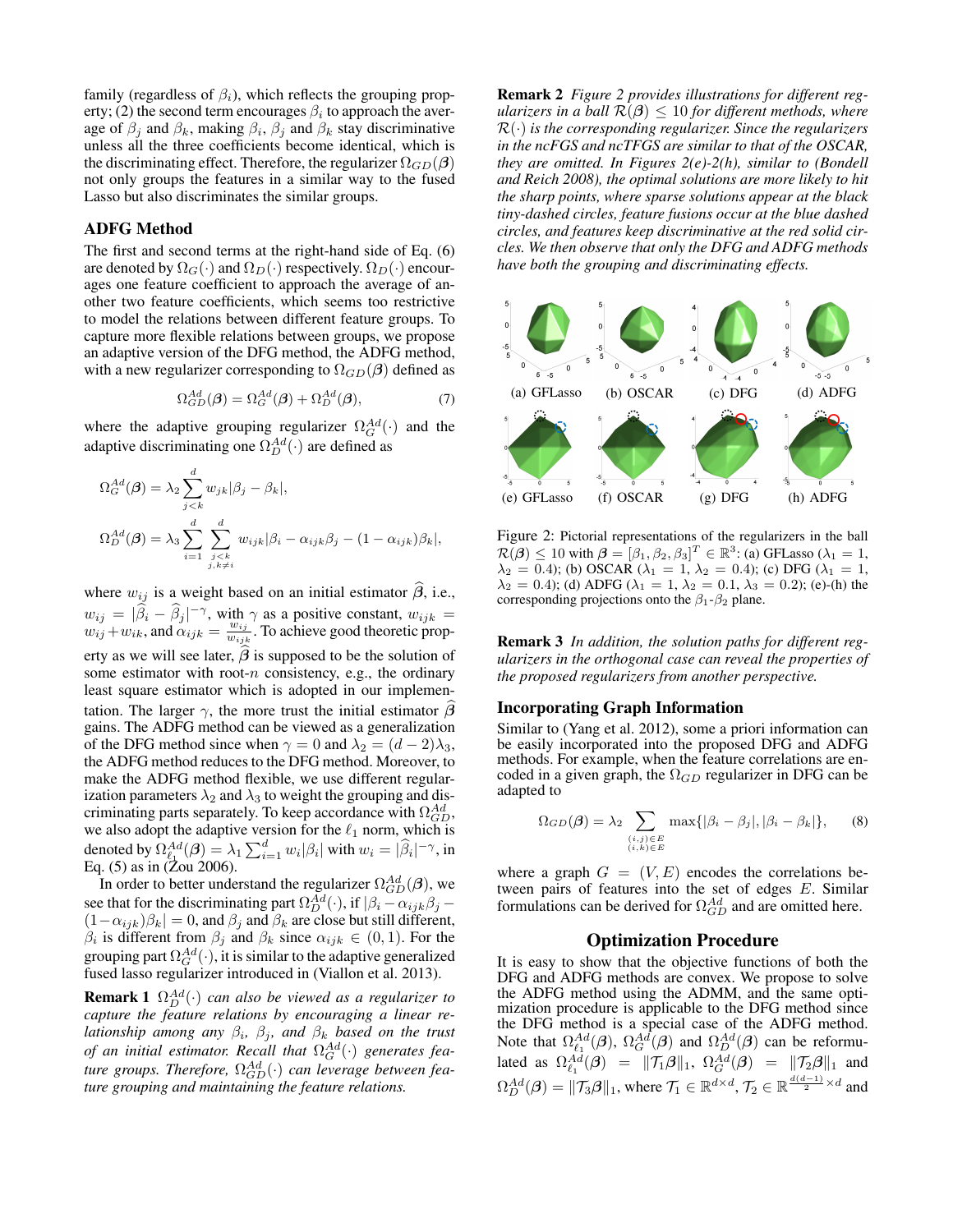$\mathcal{T}_3 \in \mathbb{R}^{\frac{d(d-1)(d-2)}{2} \times d}$  are sparse matrices.  $\mathcal{T}_1$  is a diagonal matrix with the weights  $w_i$ 's along the diagonal. In  $\mathcal{T}_2$ , each row is a  $1 \times d$  vector with only two non-zero entries  $w_{jk}$  and  $-w_{jk}$  at the jth and kth positions respectively. In  $\mathcal{T}_3$ , each row is a  $1 \times d$  vector with only three non-zero entries  $w_{ijk}$ ,  $-\alpha_{ijk}w_{ijk}$  and  $(\alpha_{ijk}-1)w_{ijk}$  at the *i*th, *j*th and *k*th positions respectively. Therefore, the storage and computation w.r.t.  $\mathcal{T}_1$ ,  $\mathcal{T}_2$  and  $\mathcal{T}_3$  are very efficient since they are sparse matrices. The objective function of the ADFG method can be reformulated as

$$
\min_{\beta} \frac{1}{2} \|\mathbf{y} - \mathbf{X}\boldsymbol{\beta}\|_{2}^{2} + \lambda_{1} \|\mathcal{T}_{1}\boldsymbol{\beta}\|_{1} + \lambda_{2} \|\mathcal{T}_{2}\boldsymbol{\beta}\|_{1} + \lambda_{3} \|\mathcal{T}_{3}\boldsymbol{\beta}\|_{1}.
$$
 (9)

Since the regularizers in problem (9) are functions of linear transformations of  $\beta$ , we introduce some new variables and reformulate problem (9) as

$$
\min_{\boldsymbol{\beta},\mathbf{p},\mathbf{q},\mathbf{r}} \frac{1}{2} \|\mathbf{y} - \mathbf{X}\boldsymbol{\beta}\|_2^2 + \lambda_1 \|\mathbf{p}\|_1 + \lambda_2 \|\mathbf{q}\|_1 + \lambda_3 \|\mathbf{r}\|_1
$$
  
s.t.  $\mathcal{T}_1 \boldsymbol{\beta} - \mathbf{p} = \mathbf{0}, \ \mathcal{T}_2 \boldsymbol{\beta} - \mathbf{q} = \mathbf{0}, \ \mathcal{T}_3 \boldsymbol{\beta} - \mathbf{r} = \mathbf{0}.$ 

The augmented Lagrangian is then defined as

$$
L_{\rho}(\boldsymbol{\beta}, \mathbf{p}, \mathbf{q}, \mathbf{r}, \boldsymbol{\mu}, \boldsymbol{\upsilon}, \boldsymbol{\nu}) = \frac{1}{2} \|\mathbf{y} - \mathbf{X}\boldsymbol{\beta}\|_{2}^{2} + \lambda_{1} \|\mathbf{p}\|_{1} + \lambda_{2} \|\mathbf{q}\|_{1}
$$
  
+  $\lambda_{3} \|\mathbf{r}\|_{1} + \boldsymbol{\mu}^{T}(\mathcal{T}_{1}\boldsymbol{\beta} - \mathbf{p}) + \boldsymbol{\upsilon}^{T}(\mathcal{T}_{2}\boldsymbol{\beta} - \mathbf{q}) + \boldsymbol{\nu}^{T}(\mathcal{T}_{3}\boldsymbol{\beta} - \mathbf{r})$   
+  $\frac{\rho}{2} \|\mathcal{T}_{1}\boldsymbol{\beta} - \mathbf{p}\|_{2}^{2} + \frac{\rho}{2} \|\mathcal{T}_{2}\boldsymbol{\beta} - \mathbf{q}\|_{2}^{2} + \frac{\rho}{2} \|\mathcal{T}_{3}\boldsymbol{\beta} - \mathbf{r}\|_{2}^{2},$ 

where  $\mu$ ,  $\upsilon$ ,  $\nu$  are augmented Lagrangian multipliers. Then we can update all variables, including  $\beta$ , p, q, r,  $\mu$ , v, and  $\nu$ , in one iteration as follows.

**Update**  $\beta$ : In the  $(k + 1)$ -th iteration,  $\beta^{k+1}$  is computed by minimizing  $L_{\rho}$  with other variables fixed:

$$
\arg\min_{\boldsymbol{\beta}} \frac{1}{2} \|\mathbf{y} - \mathbf{X}\boldsymbol{\beta}\|_{2}^{2} + (\mathcal{T}_{1}\boldsymbol{\mu}^{k} + \mathcal{T}_{2}^{T}\mathbf{v}^{k} + \mathcal{T}_{3}^{T}\mathbf{\nu}^{k})^{T}\boldsymbol{\beta} + \frac{\rho}{2} \|\mathcal{T}_{1}\boldsymbol{\beta} - \mathbf{p}^{k}\|_{2}^{2} + \frac{\rho}{2} \|\mathcal{T}_{2}\boldsymbol{\beta} - \mathbf{q}^{k}\|_{2}^{2} + \frac{\rho}{2} \|\mathcal{T}_{3}\boldsymbol{\beta} - \mathbf{r}^{k}\|_{2}^{2}.
$$
 (10)

Problem (10) is a quadratic problem and has a closed-form solution as  $\beta^{k+1} = \mathbf{F}^{-1} \mathbf{b}^k$ , where

$$
\mathbf{F} = \mathbf{X}^T \mathbf{X} + \rho (\mathbf{I} + \mathcal{T}_1^T \mathcal{T}_1 + \mathcal{T}_2^T \mathcal{T}_2 + \mathcal{T}_3^T \mathcal{T}_3),
$$
  
\n
$$
\mathbf{b}^k = \mathbf{X}^T \mathbf{y} - \mathcal{T}_1 \boldsymbol{\mu}^k - \mathcal{T}_2^T \mathbf{v} - \mathcal{T}_3^T \boldsymbol{\nu} + \rho \mathcal{T}_1 \mathbf{p}^k + \rho \mathcal{T}_2^T \mathbf{q}^k + \rho \mathcal{T}_3^T \mathbf{r}^k.
$$

**Update p, q and r:**  $p^{k+1}$  can be obtained by solving

$$
\arg\min_{\mathbf{p}} \frac{\rho}{2} \|\mathbf{p} - \mathcal{T}_1\boldsymbol{\beta}^{k+1} - \frac{1}{\rho}\boldsymbol{\mu}^k\|_2^2 + \frac{\lambda_1}{\rho} \|\mathbf{p}\|_1,
$$

which has a closed-form solution as  $p^{k+1}$  =  $S_{\lambda_1/\rho}(\mathcal{T}_1\beta^{k+1}+\frac{1}{\rho}\boldsymbol{\mu}^k)$ , where the soft-thresholding operator  $S_{\lambda}(\cdot)$  is defined as  $S_{\lambda}(x) = \text{sign}(x) \max\{|x| - \lambda, 0\}.$ Similarly, we have  $\mathbf{q}^{k+1} = S_{\lambda_2/\rho}(\mathcal{T}_2 \hat{\beta}^{k+1} + \frac{1}{\rho} v^k)$  and  $\mathbf{r}^{k+1} = S_{\lambda_3/\rho}(\mathcal{T}_3\bm{\beta}^{k+1} + \frac{1}{\rho}\bm{\nu}^k).$ 

Update  $\mu$ ,  $\upsilon$  and  $\nu$ :  $\mu$ ,  $\upsilon$  and  $\nu$  can be updated as  $\mu^{k+1}$  =  $\boldsymbol{\mu}^{\bar{k}}\!+\!\rho(\mathcal{T}_1\boldsymbol{\beta}^{k+1}\!-\!\mathbf{p}^{k+1}),\boldsymbol{v}^{k+1}=\boldsymbol{v}^k\!+\!\rho(\mathcal{T}_2\boldsymbol{\beta}^{k+1}\!-\!\mathbf{q}^{k+1}),$ and  $\boldsymbol{\nu}^{k+1} = \boldsymbol{\nu}^k + \rho(\mathcal{T}_3\boldsymbol{\beta}^{k+1} - \mathbf{r}^{k+1}).$ 

By noting that  $\mathbf{F}^{-1}$  can be pre-computed, the whole learning procedure can be implemented very efficiently.

# Theoretical Analysis

In this section, we study the asymptotic behavior of the proposed models as the number of samples  $n \to \infty$ . Assume  $\hat{\beta}^*$  is the true coefficient vector. Let  $\mathcal{A} = \{i : \beta_i^* \neq 0\}$ (the true pattern of non-zero coefficients) and  $d_0 = |A|$ ,  $\mathcal{B} = \{(i, j) : \beta_i^* \neq 0 \text{ and } \beta_i^* = \beta_j^*\}$  (the true pattern of feature groups) and  $\mathcal{D} = \{(i, j, k) : \beta_i^* \neq 0, \beta_j^* \neq 0, \beta_k^* \neq 0\}$ 0 and  $\beta_i^* \neq \beta_j^*, \beta_i^* \neq \beta_k^*, \beta_j^* \neq \beta_k^*$  (the true pattern of different features). Let  $s_0$  be the number of distinct nonzero coefficients in  $\beta^*$ . Define  $\beta^*_{BD} = (\beta^*_{i_1}, \cdots, \beta^*_{i_{s_0}})^T$ , which is composed of the  $s_0$  distinct non-zero values of  $\beta^*$ , and let  $\beta_{BD}^{Ad} = (\beta_{i_1}^{Ad}, \cdots, \beta_{i_{s_0}}^{Ad})^T$  be the corresponding estimation. Let  $A_1, \dots, A_{s_0}$  be the sets of indices where in each set the corresponding coefficients are equivalent. The learning model is a linear model, i.e.,  $y = X\beta + \epsilon$  where  $\epsilon = (\epsilon_1, \ldots, \epsilon_n)^T$  is the noise. Moreover, we make two assumptions that are commonly used in the spare learning literature (Zou 2006; Viallon et al. 2013):

- *A.1* The noises  $\epsilon_1, \ldots, \epsilon_n$  are *i.i.d* random variables with mean 0 and variance  $\sigma^2$ ;
- $A.2 \frac{1}{n} \mathbf{X}^T \mathbf{X} \rightarrow \mathbf{C}$  where C is positive definite.

Let  $\mathbf{C}_{\mathcal{A}}$  be the corresponding  $d_0 \times d_0$  principal submatrix of  $C$  with the indices of rows and columns defined in  $A$ .  $X_{\beta\mathcal{D}}$  is a matrix of size  $n \times s_0$  with the *i*th column defined as  $\mathbf{x}_{\mathcal{BD}_i} = \sum_{j \in \mathcal{A}_i} \mathbf{x}_j$ . Then  $\mathbf{C}_{\mathcal{BD}}$  is defined as  $\mathbf{C}_{\mathcal{BD}} =$  $\frac{1}{n} \mathbf{X}_{\mathcal{B}\mathcal{D}}^T \mathbf{X}_{\mathcal{B}\mathcal{D}}$ . The regularization parameters are assumed to be functions of the sample size  $n$  and so they are denoted by  $\lambda_m^{(n)}$   $(m = 1, 2, 3)$ . For the asymptotic behavior of the DFG method, we have the following result.

**Theorem 1** Let  $\widehat{\beta}$  be the estimator of DFG. If  $\lambda_m^{(n)}/\sqrt{n} \rightarrow$  $\lambda_m^{(0)} \geq 0$   $(m = 1, 2)$ , where  $\lambda_m^{(0)}$  is some non-negative con*stant, then under assumptions A.1 and A.2 we have* √

$$
\sqrt{n}(\widehat{\boldsymbol{\beta}}-\boldsymbol{\beta}^*)\rightarrow_d \arg\min_{\mathbf{u}}\mathcal{V}(\mathbf{u}),
$$

*where*  $V(\mathbf{u})$  *is defined as* 

$$
\mathcal{V}(\mathbf{u}) = \mathbf{u}^T \mathbf{C} \mathbf{u} - 2\mathbf{u}^T \mathbf{W} + \lambda_1^{(0)} \sum_{i=1} f(u_i, \beta_i^*)
$$
  
+ 
$$
\frac{\lambda_2^{(0)}}{2} (d-2) \sum_{j < k} f(u'_{jk}, \beta'_{jk}) + \frac{\lambda_2^{(0)}}{2} \sum_{i=1} \sum_{\substack{j < k \\ j, k \neq i}} f(u''_{ijk}, \beta''_{ijk}).
$$

 $\mathbb{I}(\cdot)$  *is the indicator function,*  $f(x, y) = \text{sign}(y)x\mathbb{I}(y \neq 0) + \mathbb{I}(y \neq 0)$  $|x| \mathbb{I}(y = 0), u'_{jk} = u_j - u_k, \ \beta'_{jk} = \beta_j^* - \beta_k^*, u''_{ijk} =$  $(2u_i - u_j - u_k)/2$ ,  $\beta''_{ijk} = (2\beta^*_i - \beta^*_j - \beta^*_k)/2$ , and **W** is *assumed to follow a normal distribution*  $\mathcal{N}(\mathbf{0}, \sigma^2 \mathbf{C})$ *.* 

Theorem 1 gives the root- $n$  consistency of DFG. However, the following theorem implies that when  $\lambda_m^{(n)} = O(\sqrt{n})$  $(m = 1, 2)$ , the support of  $\beta^*$ , i.e. the non-zero elements in  $\beta^*$ , cannot be recovered by the DFG method with high probability.

**Theorem 2** *Let*  $\widehat{\boldsymbol{\beta}}$  *be the estimator of DFG and*  $\widehat{\mathcal{A}}_n = \{i :$ **Example 1 C** is the element of  $\beta$  is a direct of  $\beta$ .<br>  $\widehat{\beta}_i \neq 0$ . If  $\lambda_m^{(n)}/\sqrt{n} \rightarrow \lambda_m^{(0)} \geq 0$  ( $m = 1, 2$ ), then under *assumptions A.1 and A.2, we have*

$$
\lim_{n} \sup \mathbb{P}(\widehat{\mathcal{A}}_n = \mathcal{A}) \le c < 1,
$$

*where* c *is a constant depending on the true model.*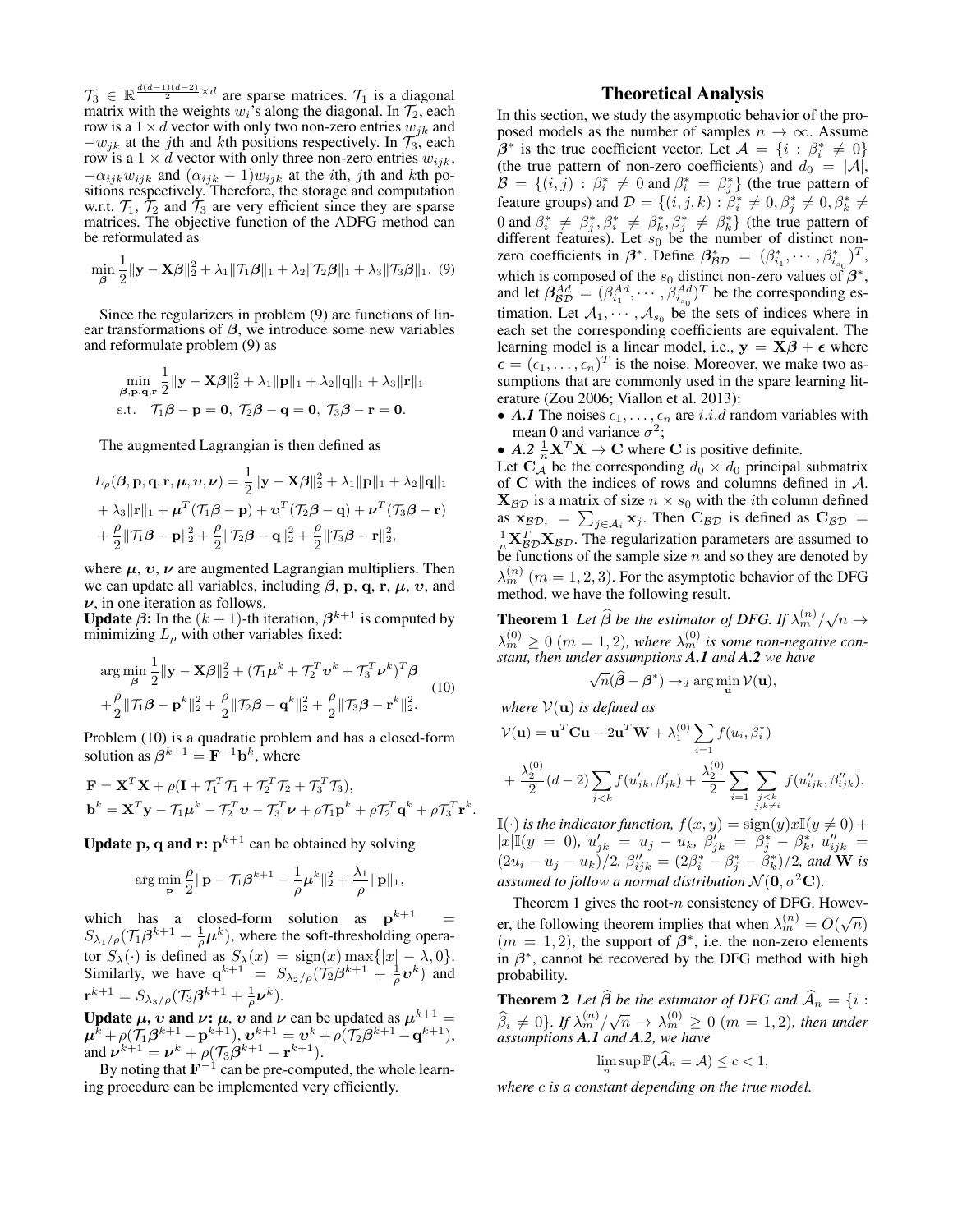For the ADFG method, we can prove that with appropriate choices for  $\lambda_m^{(n)}$  ( $m = 1, 2, 3$ ), the estimation  $\hat{\beta}^{Ad}$  obtained from the ADFG method enjoys nice asymptotic oracle properties, which are depicted in the following theorem, in contrast with the DFG method.

**Theorem 3** Let  $\widehat{\beta}^{Ad}$  be the estimator of ADFG. Let  $\widehat{\mathcal{A}}^{Ad}_{n}$ ,  $\widehat{\mathcal{B}}^{Ad}_{n}$ , and  $\widehat{\mathcal{D}}^{Ad}_{n}$  be the corresponding sets obtained from  $\widehat{\beta}^{Ad}$ .  $\iint \lambda_m^{(n)} / \sqrt{n} \to 0$  and  $\lambda_m^{(n)} n^{(\gamma-1)/2} \to \infty$   $(m = 1, 2, 3)$ , *then under assumptions A.1 and A.2 we have*

- *Consistency in feature selection and discriminative feature grouping:*  $\mathbb{P}(\widehat{\mathcal{A}}_n^{Ad} = \mathcal{A}) \to 1$ ,  $\mathbb{P}(\widehat{\mathcal{B}}_n^{Ad} = \mathcal{B}) \to 1$  *and*  $\mathbb{P}(\widehat{\mathcal{D}}_n^{Ad} = \mathcal{D}) \to 1$  *as*  $n \to \infty$ *.*
- Asymptotic normality:  $\sqrt{n}(\hat{\beta}_{BD}^{Ad} \beta_{BD}^*) \rightarrow_d$  $\mathcal{N}(\mathbf{0}, \sigma^2 \mathbf{C}_{\mathcal{BD}}^{-1}).$

Theorem 3 shows that the ADFG method has good property as stated in the asymptotic normality part, and the estimated sets  $\hat{A}_{n}^{Ad}$ ,  $\hat{B}_{n}^{Ad}$  and  $\hat{D}_{n}^{Ad}$  can recover the corresponding true sets defined in  $\beta^*$  with high probability approaching 1 when n goes to infinity.

#### Experiments

In this section, we conduct empirical evaluation for the proposed methods by comparing with the Lasso, GFLasso, OSCAR, and the non-convex extensions of OSCAR, i.e. the ncFGS and ncTFGS methods in problems (3) and (4).

#### Synthetic Data

We study two synthetic datasets to compare the performance of different methods. The two datasets are generated according to a linear regression model  $y = X\beta + \epsilon$  with the noises generated as  $\epsilon_i \sim \mathcal{N}(0, \sigma^2)$ , where  $\mathbf{X} \in \mathbb{R}^{n \times d}$ ,  $\boldsymbol{\beta} \in \mathbb{R}^d$ , and  $\mathbf{y} \in \mathbb{R}^n$ . In the first dataset, n, d, and  $\sigma$  are set to be 100, 40 and 2 respectively. The ground truth for the coefficients is  $\beta^* = (3, \cdots, 3)$  ${10(G_1)}$  $, 2.8, \cdots, 2.8$  ${10(G_2)}$  $, 2, \cdots, 2$  ${10(G_3)}$  $, 0, \cdots, 0$  $\overline{10}$  $\mathcal{C}^T$ . In this

case, we can see that two feature groups  $G_1$  and  $G_2$  are similar, making them easy to be mis-identified compared with  $G_3$ . Each data point corresponding to a row in **X** is generated from a normal distribution  $\mathcal{N}(\mathbf{0}, \mathbf{S})$  where the *i*th diagonal element  $s_{ii}$  of S is set to 1 for all i. The  $(i, j)$ th element of S,  $s_{ij}$ , is set to 0.9 if  $i \neq j$  and  $\beta_i^* = \beta_j^*$ , and otherwise  $s_{ij} = 0.25^{|\beta_i^* - \beta_j^*|}$ . The settings of the second dataset are almost identical to those of the first dataset except that  $\beta^* = (2.8, ..., 2.8, 2.6, ..., 2.6, 2.4, ..., 2.4, 0, ..., 0)^T$ ,  ${10(G_1)}$  ${10(G_2)}$  ${10(G_3)}$  $\overline{10}$ 10

where groups  $G_1, G_2$ , and  $G_3$  are easy to be mis-identified. We use the mean square error (MSE) to measure the performance of the estimation  $\beta$  with the MSE defined as  $MSE = \frac{1}{n} (\beta - \beta^*)^T \mathbf{X}^T \mathbf{X} (\beta - \beta^*)$ . To measure the accuracy of feature grouping and group discriminating, we introduce a metric  $S = \sum_{i=1}^{K} S_i/K$  with K as the number of feature groups and  $S_i$  defined as

$$
S_i = \frac{\sum_{j \neq k, j, k \in I_i} \mathbb{I}(\beta_i = \beta_j) + \sum_{j \neq k, j \in I_i, k \notin I_i} \mathbb{I}(\beta_j \neq \beta_k)}{|I_i|(d-1)},
$$

where  $I_i$   $(i = 1, ..., K)$  denotes the set of indices of the *i*th feature group with non-zero coefficients in the ground truth. The numerator in  $S_i$  consists of two parts, where the first and second terms represent the recovery of equal and unequal coefficients for  $I_i$  separately. The denominator is the total number of possible combinations. Thus, S can measure the performance of feature grouping and discriminating, and a larger value for  $S$  indicates better performance. For each dataset, we generate  $n$  samples for training, as well as additional  $n$  samples for testing. Hyperparameters, including the regularization parameters in all the models,  $\tau$  in ncT-FGS, and  $\gamma$  in ADFG, are tuned using an independent validation set with  $n$  samples. We use a grid search method with the resolutions for the  $\lambda_i$ 's ( $i = 1, 2, 3$ ) in all methods as  $[10^{-4}, 10^{-3}, \cdots, 10^{2}]$  and those for  $\gamma$  as  $[0, 0.1, \cdots, 1]$ . Moreover, the resolution for  $\tau$  in the ncTFGS method is  $[0.05, 0.1, \cdots, 5]$ , which is in line with the setting of the original work (Yang et al. 2012).



Figure 3: Feature coefficients obtained on the first synthetic data.

Figure 3 shows the feature coefficients obtained by different methods on the first dataset. We see that the ncFGS, ncTFGS, DFG, and ADFG methods achieve better parameter estimation than the Lasso and OSCAR methods. The ncTFGS method shows clear recovery of group  $G_3$  but it mis-combines  $G_1$  and  $G_2$  together as one group. In contrast, although the coefficients in one group obtained from the DFG and ADFG methods are not exactly identical which also occurs in the OSCAR, GFLasso, and ncFGS methods, they are able to distinguish  $G_1$  and  $G_2$ . Table 1 shows the average performance of different methods in terms of MSE and S over 10 simulations. In the first dataset, due to the existent of a distant group  $G_3$  (from  $G_1$  and  $G_2$ ), the ncTFGS achieves the best performance in terms of S, while in the second problem where all the three groups are similar, the DFG and ADFG methods achieve a higher S. In both datasets, the ADFG has the best performance in terms of MSE.

### Breast Cancer

We conduct experiments on the previously studied breast cancer data, which contains 8141 genes in 295 tumors (78 metastatic and 217 non-metastatic). The tasks here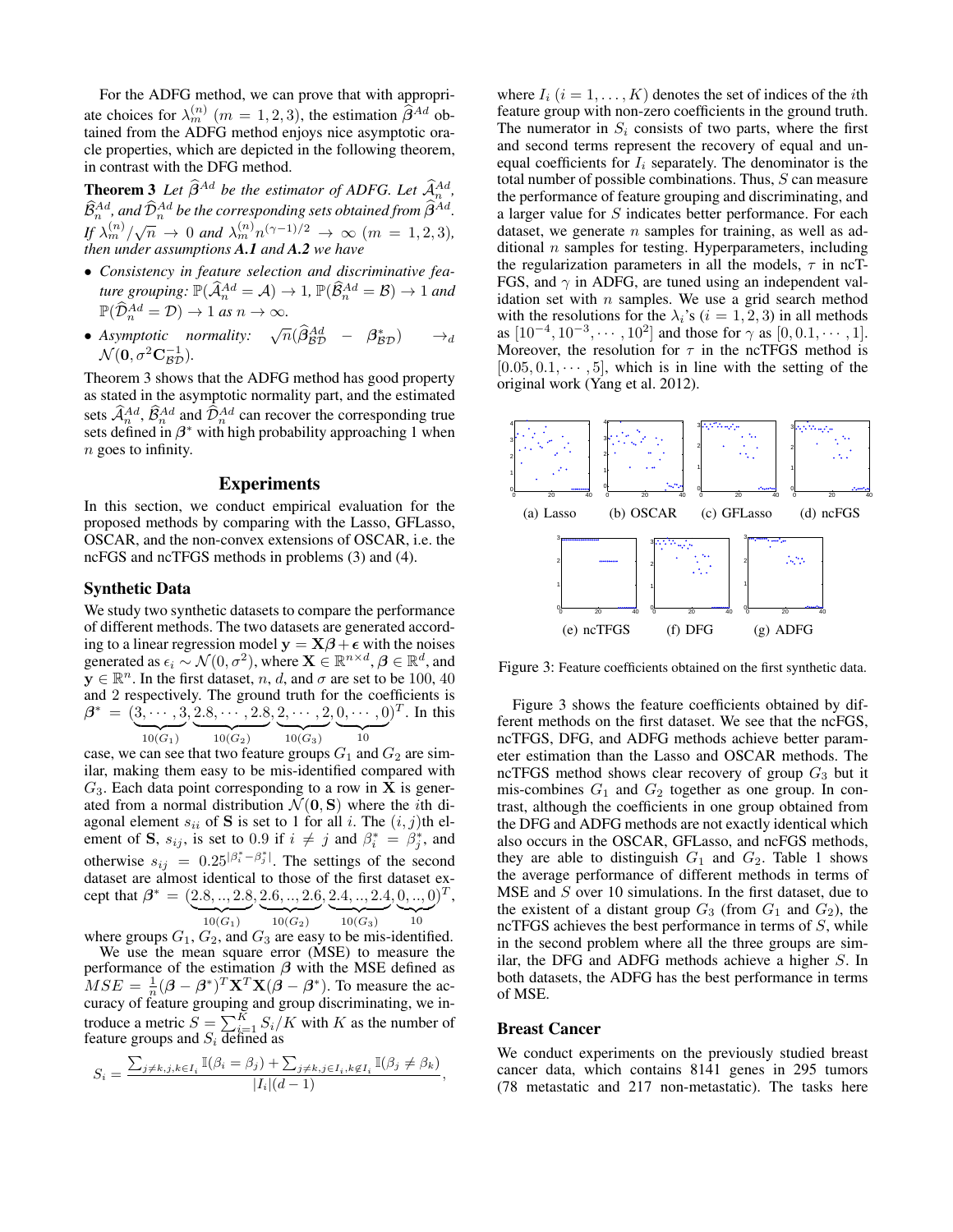Table 1: Average results over 10 repetitions in terms of mean and standard deviation on the synthetic datasets.

| <b>Dataset</b>      | (1)          |              | (2)          |              |
|---------------------|--------------|--------------|--------------|--------------|
|                     | <b>MSE</b>   | S            | <b>MSE</b>   | S            |
| Lasso               | 1.929(0.591) |              | 1.853(0.831) |              |
| OSCAR               | 1.511(0.545) | 0.766(0.015) | 1.204(0.534) | 0.753(0.021) |
| GFL <sub>asso</sub> | 0.477(0.281) | 0.843(0.065) | 0.462(0.284) | 0.763(0.039) |
| ncFGS               | 0.476(0.286) | 0.842(0.063) | 0.462(0.279) | 0.768(0.031) |
| ncTFGS              | 0.323(0.191) | 0.857(0.064) | 0.574(0.280) | 0.759(0.110) |
| <b>DFG</b>          | 0.399(0.194) | 0.781(0.016) | 0.267(0.191) | 0.770(0.028) |
| <b>ADFG</b>         | 0.289(0.152) | 0.815(0.058) | 0.216(0.149) | 0.776(0.042) |

Table 2: Results averaged over 10 repetitions for different methods on Breast Cancer dataset without a priori information.

|              | ancer aanasel written a priori information: |             |             |
|--------------|---------------------------------------------|-------------|-------------|
|              | Acc. $(\%)$                                 | Sen. $(\%)$ | Pec. $(\%)$ |
| Lasso        | 73.5(5.5)                                   | 83.5(5.6)   | 63.0(8.1)   |
| <b>OSCAR</b> | 76.2(1.9)                                   | 87.3(5.3)   | 64.4(6.6)   |
| GFLasso      | 76.8(2.0)                                   | 87.6(4.9)   | 65.7(5.1)   |
| ncFGS        | 77.4(1.4)                                   | 88.4(5.0)   | 66.0(5.8)   |
| ncTFGS       | 78.1(1.9)                                   | 87.3(5.3)   | 68.3(6.2)   |
| <b>DFG</b>   | 78.5(3.0)                                   | 87.3(5.4)   | 69.5(8.1)   |
| <b>ADFG</b>  | 81.1(3.8)                                   | 89.9(7.1)   | 71.9(8.5)   |

are binary classification problems to distinguish between metastatic and non-metastatic tumors. We use the square loss for all methods. In this data, the group information are known a priori, and we have observed from Figure 1(b) that a large number of similar but different groups exist. In addition to the feature groups, some a priori information about the feature correlations between some pairs of features in terms of a graph is also known. In the following, we conduct two experiments. In the first experiment, we do not utilize any prior information, while the second one compares the variants of OSCAR, ncFGS, ncTFGS, DFG and AD-FG by incorporating the graph information. The measurements include accuracy (Acc.), sensitivity (Sen.) and specificity (Pec.) as used in (Yang et al. 2012).

Learning without A Priori Information Similar to (Jacob, Obozinski, and Vert 2009; Zhong and Kwok 2012), we select the 300 most correlated genes to the outputs as the feature representation, and alleviate the class imbalance problem by duplicating the positive samples twice. 50%, 30%, and 20% of data are randomly chosen for training, validation and testing, respectively. Table 2 shows the average results over 10 repetitions. In Table 2, the DFG and ADFG methods show very competitive performance compared with other methods in all the three metrics, and the ADFG method achieves the best performance.

Incorporating Graph Information We investigate the variants of the DFG and ADFG methods introduced previously by utilizing the available priori information on feature correlations in terms of a graph. The data preparation is identical to that in the previous experiment. The results are shown in Table 3. Similar to the experiment without a priori information, the DFG and ADFG methods perform better than the other methods, and the ADFG method enjoys the best performance. In addition, the performance of all the

Table 3: Results averaged over 10 repetitions for different methods on Breast Cancer dataset with the given graph information.

|              | Acc. $(\%)$ | Sen. $(\%)$ | Pec. $(\%)$ |
|--------------|-------------|-------------|-------------|
| <b>OSCAR</b> | 78.7(4.1)   | 89.0(3.8)   | 66.5(6.9)   |
| GFLasso      | 79.1(4.3)   | 88.1(4.8)   | 69.4(5.0)   |
| ncFGS        | 80.6(4.2)   | 91.3(3.6)   | 68.0(6.0)   |
| ncTFGS       | 81.1(4.0)   | 90.2(4.1)   | 70.3(7.6)   |
| <b>DFG</b>   | 82.3(4.5)   | 91.5(6.8)   | 71.4(7.1)   |
| <b>ADFG</b>  | 82.4(4.0)   | 91.3(6.1)   | 71.8(6.4)   |
|              |             |             |             |

Table 4: Test accuracy (%) averaged over 10 repetitions for different methods on 20-Newsgroups dataset.

| Class pairs         | (1)       | (2)       | (3)       | (4)       | (5)       |
|---------------------|-----------|-----------|-----------|-----------|-----------|
| Lasso               | 75.1(2.9) | 81.9(2.0) | 74.8(0.9) | 78.5(4.0) | 81.1(1.6) |
| <b>OSCAR</b>        | 75.5(1.8) | 82.7(0.9) | 73.8(1.7) | 78.9(2.1) | 83.7(1.9) |
| GFL <sub>asso</sub> | 76.2(1.5) | 83.7(1.5) | 74.5(1.9) | 77.6(1.8) | 83.7(2.0) |
| ncFGS               | 75.3(1.6) | 82.8(1.2) | 72.7(1.5) | 77.4(2.2) | 82.9(1.3) |
| ncTFGS              | 75.3(1.5) | 82.8(1.2) | 72.8(1.4) | 77.7(2.1) | 83.6(1.7) |
| <b>DFG</b>          | 76.3(2.1) | 85.0(2.0) | 77.0(1.1) | 79.2(3.3) | 83.9(2.4) |
| <b>ADFG</b>         | 76.4(2.1) | 86.0(1.7) | 77.1(2.4) | 80.4(3.0) | 83.8(2.5) |

methods improves compared with that in the previous experiment, which implies that the prior information is helpful.

# 20-Newsgroups

Following (Yang et al. 2012), we use the data from some pairs of classes in the 20-newsgroups dataset to form binary classification problems. To make the tasks more challenging, we select 5 pairs of very similar classes: (1) baseball vs. hockey; (2) autos vs. motorcycles; (3) mac vs. ibm.pc; (4) christian vs. religion.misc; (5) guns vs. mideast. Therefore, in all the settings, the feature groups are more likely to be similar, posing challenge to identify them. Similar to (Yang et al. 2012), we first use the ridge regression to select the 300 most important features and all the features are centered and scaled to unit variance. Then 20%, 40% and 40% of samples are randomly selected for training, validation, and testing, respectively. Table 4 reports the average classification accuracy over 10 repetitions for all the methods. According to the results, the performance of the OSCAR method is better than that of the ncFGS and ncTFGS methods and the DFG and ADFG methods outperform other methods, which again verifies the effectiveness of our methods.

### Conclusion and Future Work

In this paper, we proposed a novel regularizer together with its adaptive extension to achieve discriminative feature grouping. We developed an efficient algorithm and discussed the asymptotic properties for the proposed models. In feature grouping, the assumption that the values of coefficients in a feature group should be exactly identical seems a bit restricted. In our future work, we will relax this assumption and learn more flexible feature groups.

# Acknowledgment

This work is supported by NSFC 61305071 and HKBU FRG2/13-14/039.